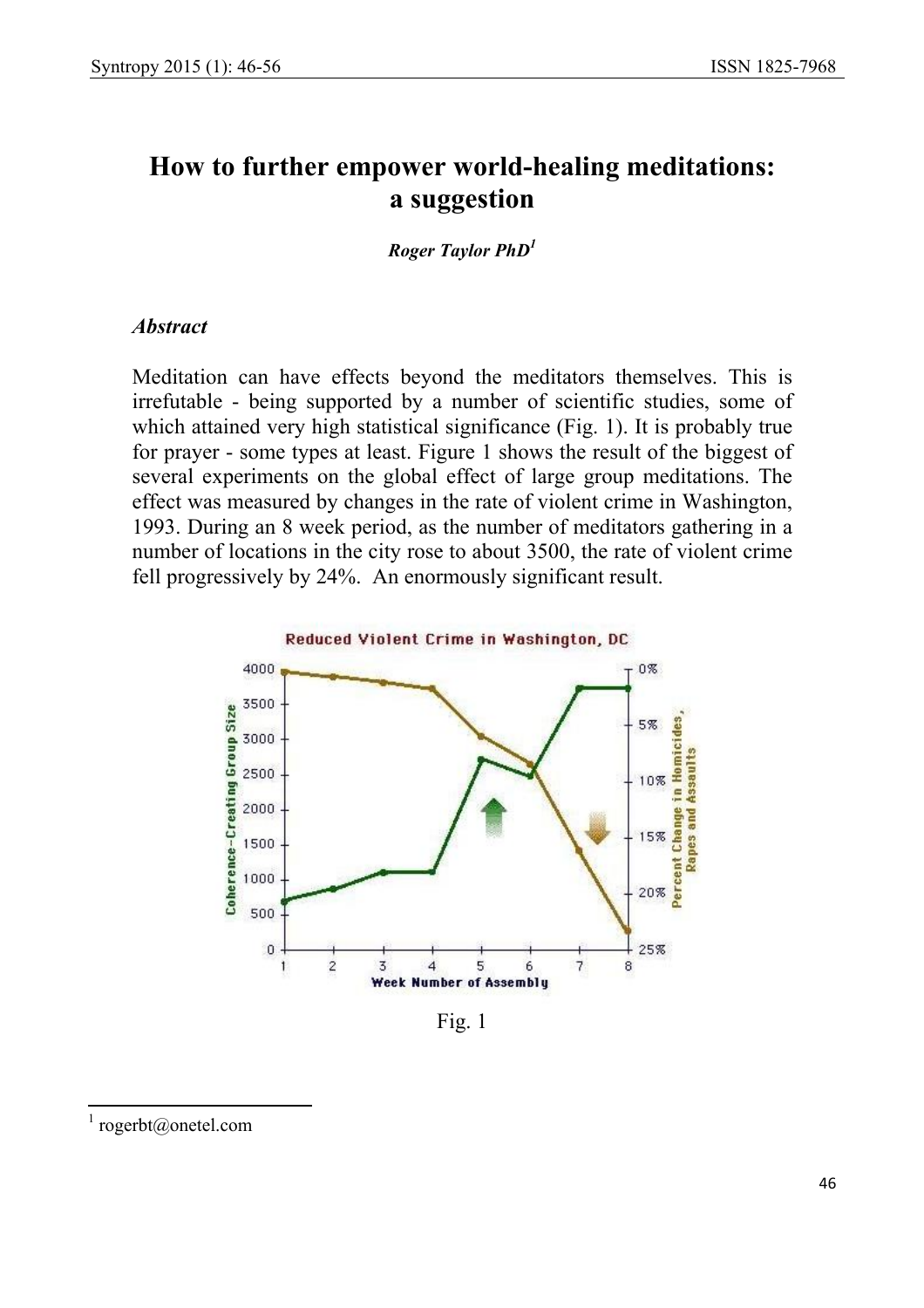These studies show effects far-distant from the meditators themselves. Thus they must be *non-local.* Non-local *entanglement* is a well-known phenomenon in physics, but so far only for photons and small particles, and only for rather short distances. I have shown that, if a sufficiently strong source of *life energy* is provided, then not only can large scale objects can become entangled, but non-local effects can occur over long distances even over the Atlantic (1). It thus seems that, for the non-local influence of meditation, the life energy of living human bodies is necessary.

Life energy (also known as chi, prana, orgone, etc.) has received attention from many scientists – notably Schrodinger, who pointed out that Einstein's famous equation  $E=MC^2$  is only the positive root of a quadratic. Thus there must be a negative root:  $-E=MC<sup>2</sup>$ . And, just as the kind of energy we usually think of increases entropy (disorder), so negative energy must increase order. The living organism represents a very high level of dynamic order. This is lost very rapidly at death – even before much change has occurred in its material components. The physics of life energy has been further developed in more recent work by Fantappiè, who coined the very apt term syntropy (Fig. 2).

# Life Energy mdustrial civilisation is goin Entropy -----------> Randomness, Dis-organisation, Chaos, War. Syntropy ----------> Organisation,  $(life-energy)$ Life, Complex Ecology, Peace.

(In life, and evolution, entropy and syntropy are ideally more-or-less balanced: too much syntropy leads to stagnation. But just now our capitalist/industrial civilisation is going hell-for-leather in the direction of entropy).

#### Fig. 2

Besides the human, and other living organisms, certain non-living structures can serve as sources of life energy. For example lasers, and other technological examples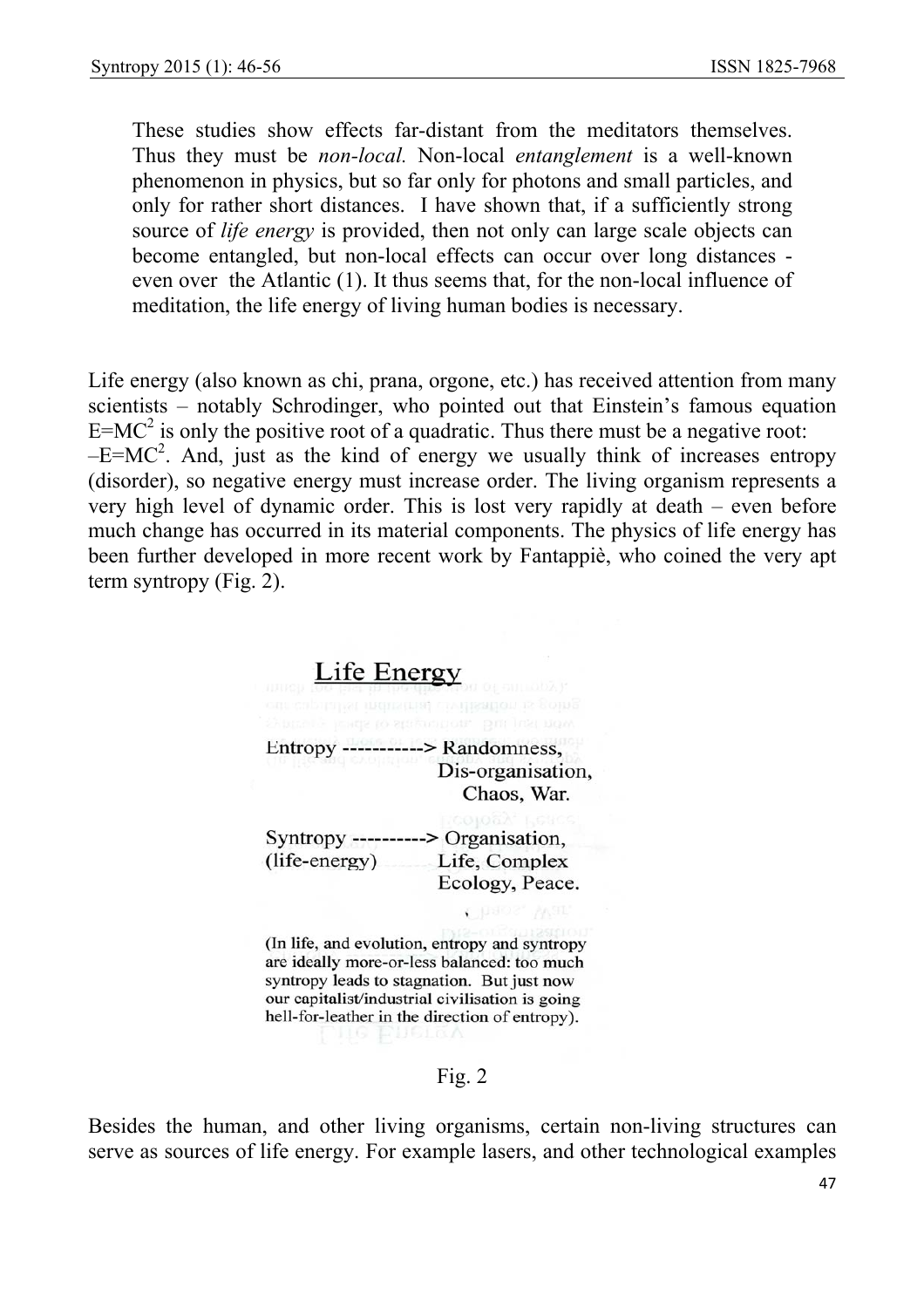of quantum coherence. Also certain geometric structures such as pyramids, and special coils made so that the current goes back and forth in neighbouring wires – non-inductive coils. These all create a local syntropic influence or field.

But for such entanglement to occur, it is necessary for the objects concerned to be sufficiently similar – thus to share significant information. To explore this, I have made use of images on paper. I have shown (initially by dowsing) that if one copy of two identical images is placed in a source such as a pyramid, then the life-energy of the pyramid can be dowsed close to the other copy – at any distance from the pyramid. Such a result was later backed up objectively by seedling growth experiments, in which one copy of the image surrounded the source (a non-inductive coil) and the other was arranged inside an incubator containing the germinating seedlings (Fig. 3).



Sending life-energy non-locally by means of images on paper

[Syntropy 2014 (1): 120-127] Fig. 3

Further objective evidence was obtained by ultraviolet spectroscopy of water charged non-locally with life energy. This, together with the seedling growth and many dowsing experiments, is described in detail (1). Since much of this work has depended on dowsing, see another article for evidence on the reliability of the method, and application for quantitative measurement, together with reasons to think that what I dowse is indeed life energy (2).

In view of such results, it can be understood that an image, or especially a photograph, of an object will share much information with the object itself. Thus the possibility exists to bring about effects non-locally by means of a photograph – as indeed is sometimes done as a method for distant healing. I propose this as a basis to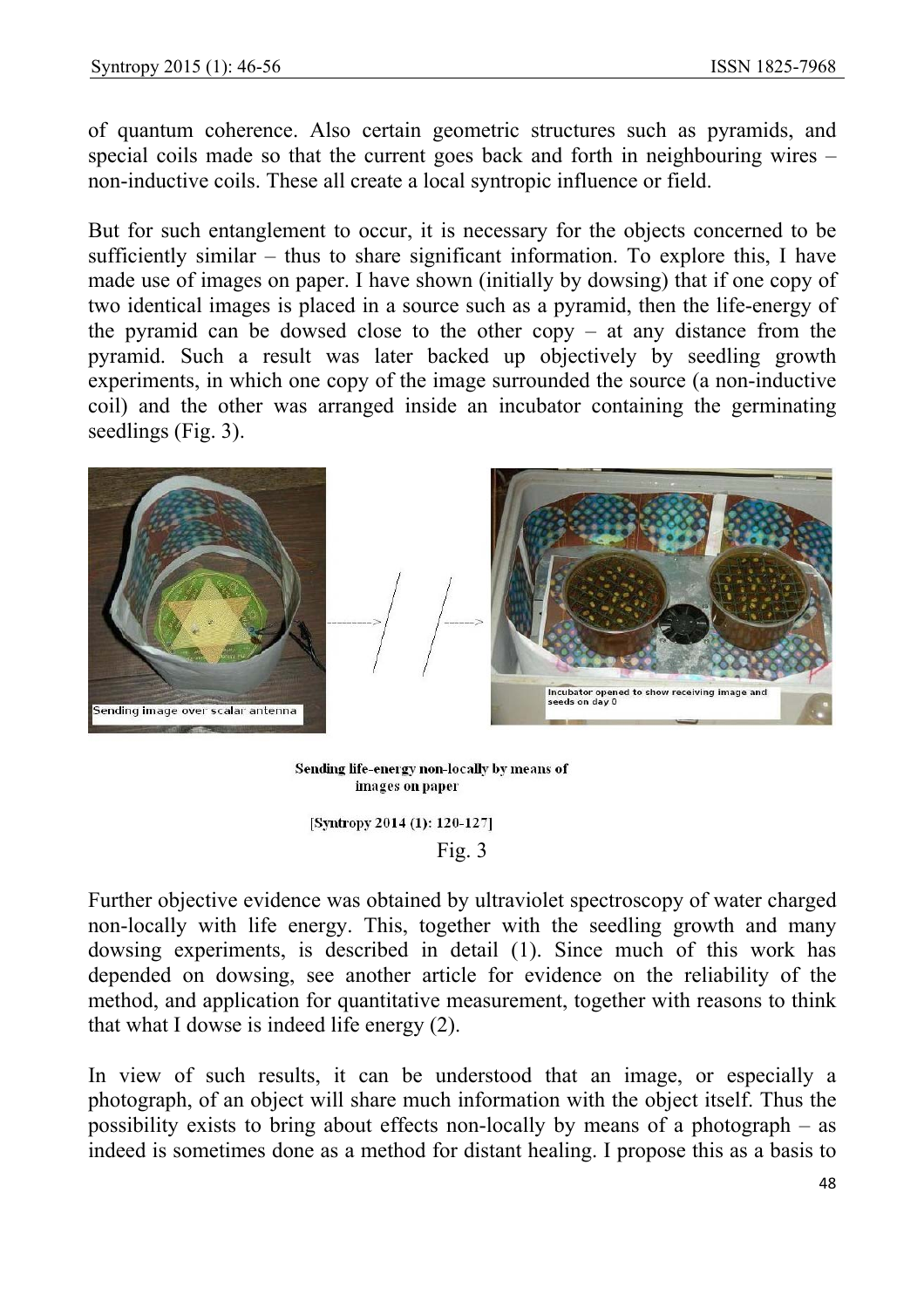enhance the effectiveness of meditation (Fig. 4). Here the individual meditators, or groups, would have in their vicinity some kind of image of the earth. It may be that a photograph of the earth from space (the "little blue ball") would have more subconscious emotional meaning than a map. Nevertheless (surprisingly perhaps) my dowsing experiments indicate some informational linkage between even the political map shown here and the photo of the world from space, where none was found with a variety of controls. My feeling is that most people (other than skilled healers) should not attempt any kind of specific healing "intention", but just engage in simple meditation.



Fig. 4

Described thus far is a simple procedure that anyone could do without too much trouble. But I describe below some further developments which could in principle be much more powerful. Firstly, since the non-local effect requires a source of life energy (supplied by human bodies in Fig. 4), it may be suggested that the effect would be enhanced by the presence of a more powerful source. I have been exploring ways to make very powerful sources, which could be made without too much difficulty by anyone with a modicum of technical expertise. Figure 5 shows my current recommendation.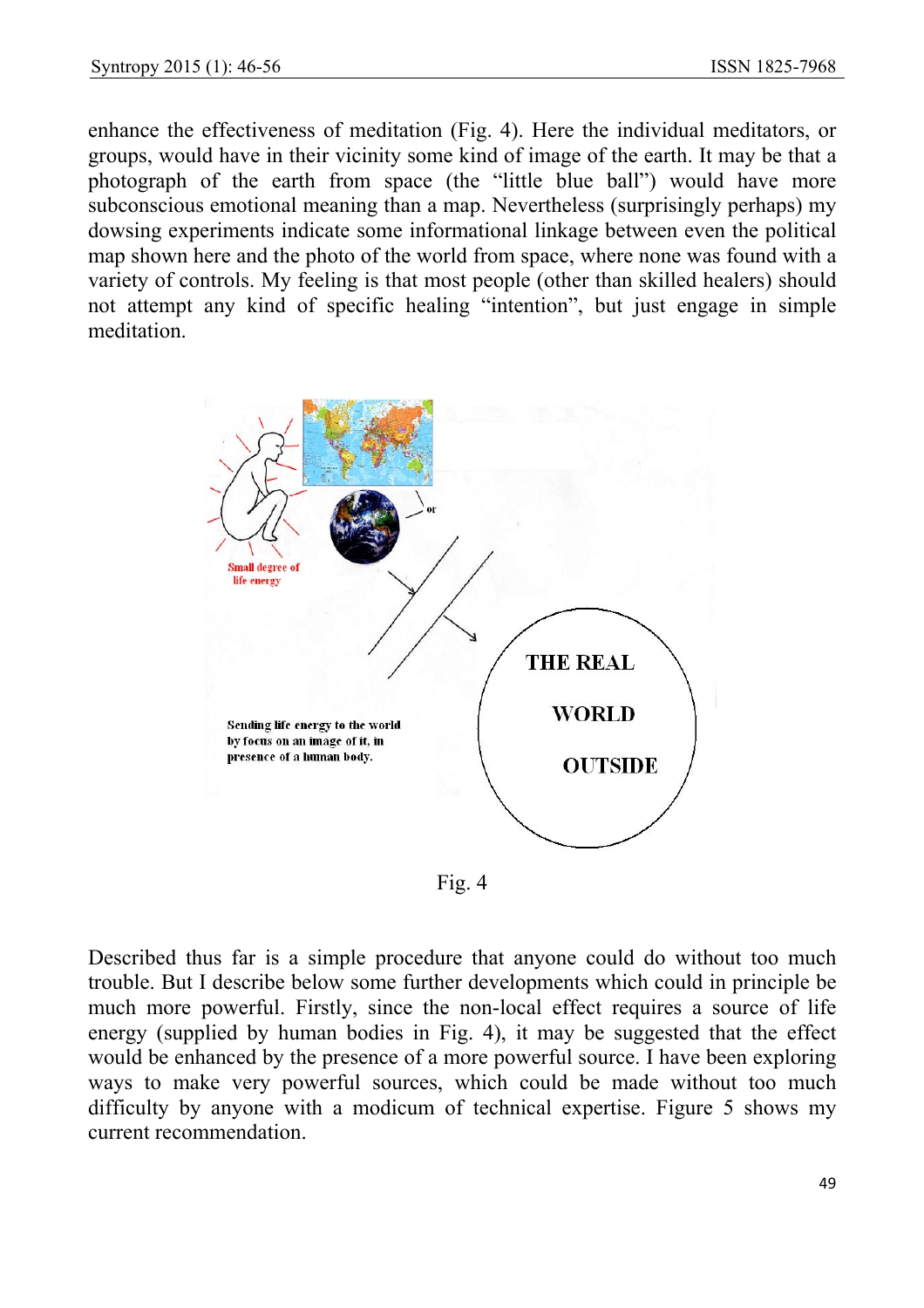

Fig. 5

It has three elements: 1. Phi (or golden section) spiral. This could perhaps be made in wire, but the image on paper (which I could send by email) works very well; 2. Piece of orgonite. This consists merely of metal particles set in a non-conductive matrix, such as wax or synthetic resin. There are many web-sites where they can be bought on the internet; 3. Non-inductive coil. This is the most difficult bit, but instructions are given in appendix 1. As a result of dowsing experiments, any two of these enhances the power, but all three together does so enormously more.

The coil needs to be fed with square waves of specific frequencies. I have found that the 28kHz recently detected from the ancient Bosnian pyramid is very strong, and significantly stronger than either 26 or 30kHz. Also very strong are frequencies on the solfeggio scale. Thus 4,224Hz (the eighth harmonic of 528Hz) is significantly stronger than either 4,214 or 4,234Hz. For this one needs a digital signal generator. Small cheap ones are available on the internet. These are of very low power, so it also helps to amplify the signal. I have used a 10W audio amplifier.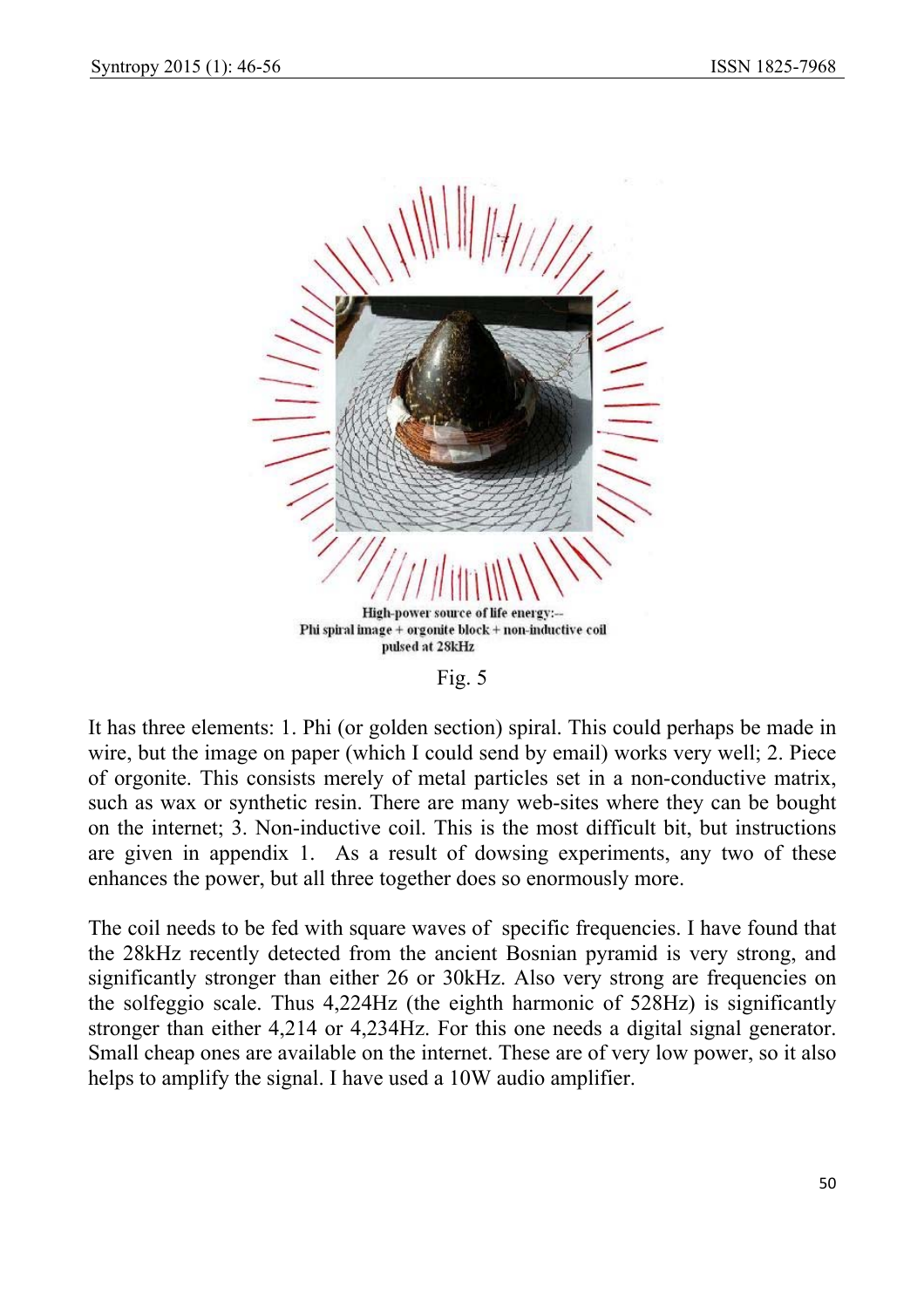If such a high-powered source is placed close to an image of the world, it would presumably send out a non-local syntropic influence to the world in general, and thus may be beneficial even without meditation (Fig. 6).



But there will probably be a specific additional influence of meditation. Because meditation is necessarily limited in duration, I have developed a method by which it might be stored, and then sent out to the world continuously. This method makes use of ormus. Briefly, this word refers to a series of mostly rare or precious elements in which the electrons around each atom take up an unusual configuration such that they are non-metallic, and incapable of forming chemical compounds. They are widespread over the earth, but particularly in sea water. A popular way to concentrate ormus from sea water is to add caustic soda so as to form a precipitate, which carries down the ormus with it. The fact that this precipitate will be mainly magnesium hydroxide suggested that magnesium might have a high affinity for ormus. Thus, I tried adding solid crystalline magnesium phosphate (MP) to sea water. That it took up the ormus was obvious from the great increase in dowsable life-energy (3).

Very important in the present context was the finding that, during the uptake of ormus to magnesium phosphate, it becomes imprinted with any kind of information in the vicinity. This was tested using frequency-information. Thus, during the uptake, five frequencies were applied electrically, and then the dried compound (ormus/MP)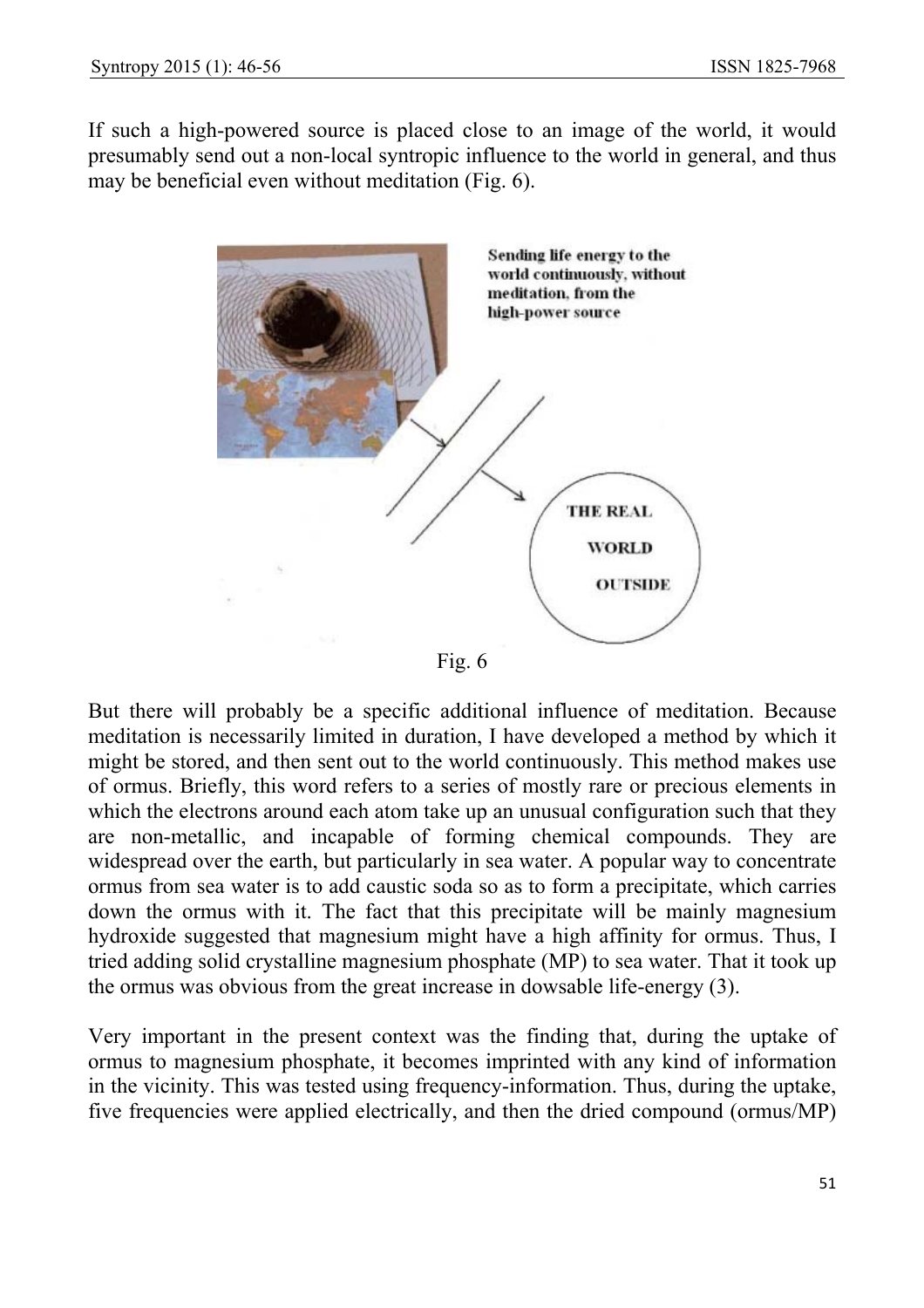was sent by mail to Dr Cyril Smith. He dowsed the 5 frequencies blind with amazing accuracy (4).

Not only frequencies, but any kind of information can probably be imprinted in the same way. This was tested using an image on paper. Thus: magnesium phosphate (MP) was added to a solution of Dead Sea salt in the presence of the image (Fig. 7). Then, on dowsing the image at a distant location, it became clear that information relating to it had been imprinted onto the ormus/MP after only a few minutes.



Fig. 7

For this distant transmission to occur, however, requires life energy. This will be supplied at first from the ormus itself but, after some time, depending on conditions, this energy fades away, so that it can no longer be dowsed from the distant image. Nevertheless, if the imprinted ormus/MP is placed close to a source of life energy , the life energy from this source can once again be dowsed from the distant image on paper, showing that the information relating to the image must be retained in the ormus/MP – doubtless in holographic form (Fig. 8). Information can also of course be imprinted on water (as in homeopathy) but I have found it, in similar experiments, to be much less stable that it was in ormus/MP.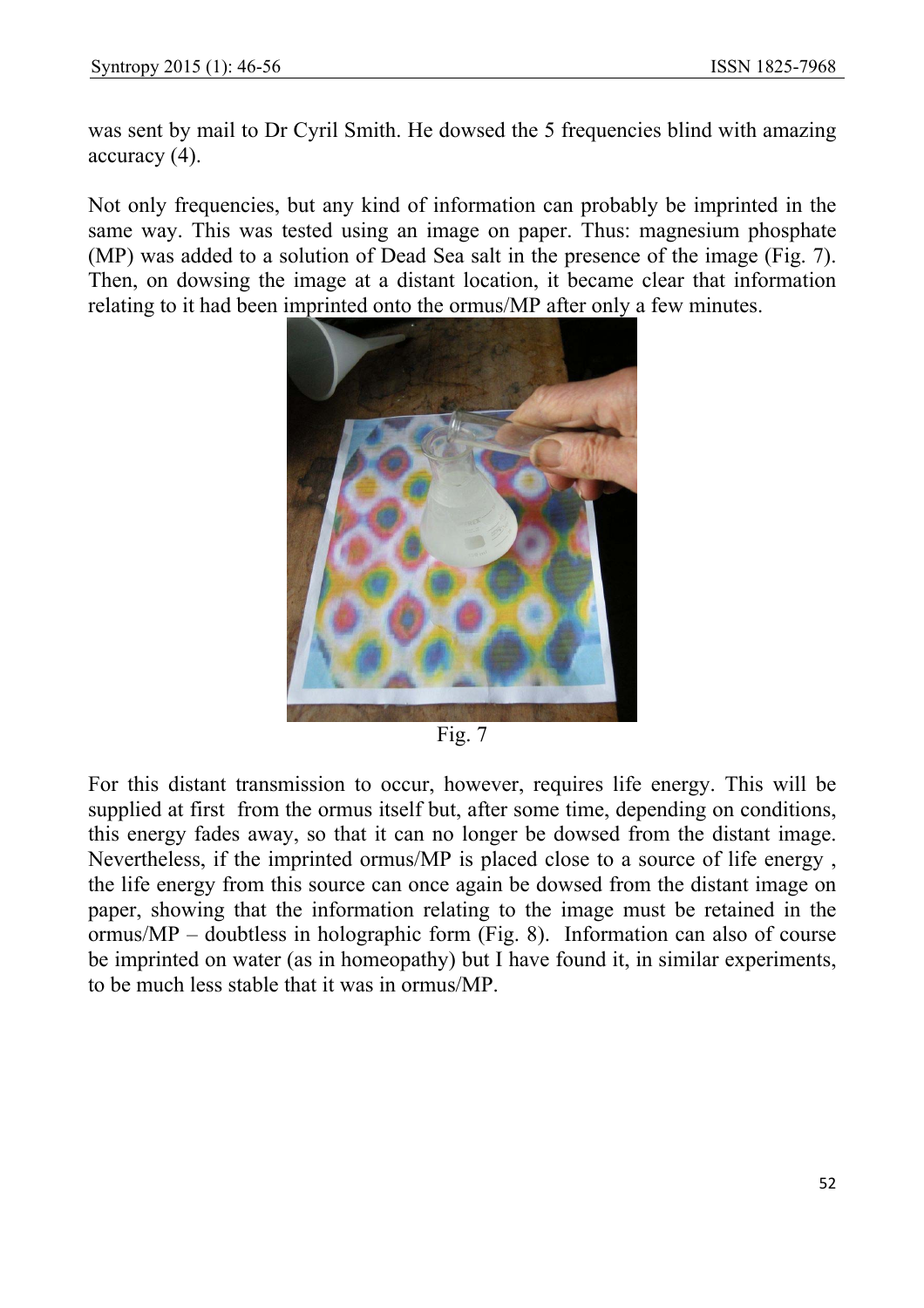

Fig. 8

Can this be done also with meditation? While it would hardly be possible to test storage of meditation directly, experiments by Tiller's group have shown convincingly that human intention (to change pH of water) can be stored in an electronic device (6). Thus it seems likely that meditation is also capable of being stored.

The possibility thus exists to send any imprinted information (including meditation) non-locally to any chosen target merely by putting an image of the target together with the imprinted ormus/MP and the powerful source. For example, Dead Sea salt solution could be added to ormus/MP during a group meditation or ritual and, once its effect had become imprinted, the ormus/MP could then be placed close to a powerful source, together with an image of the world, as in Fig. 9.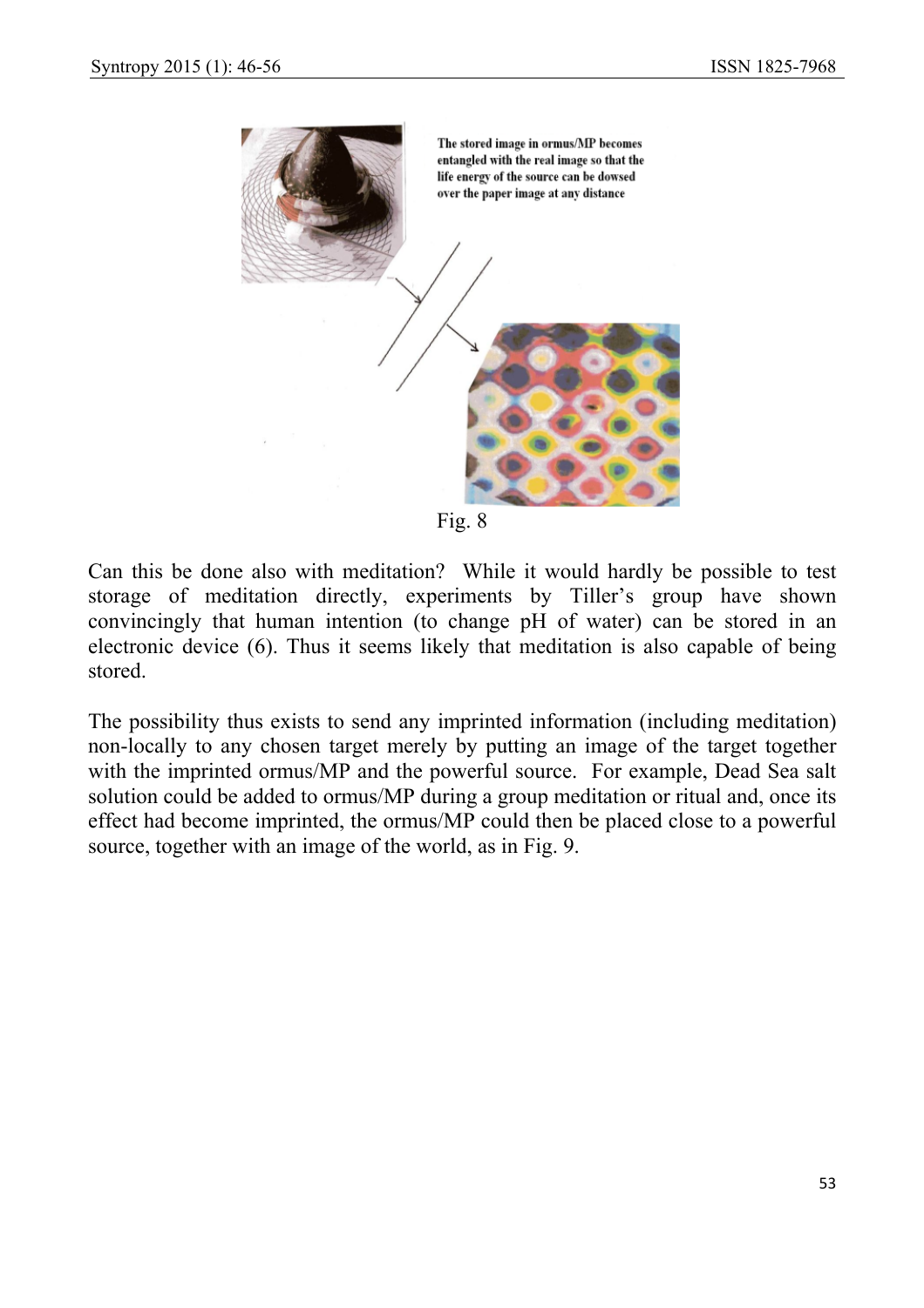

Fig. 9

Since the uptake of ormus into MP is quite rapid, however, while meditations can take an hour or longer, one would have to slow it down. This could be done e.g. by restricting the flow, or further dilution of the Dead Sea salt.

But of course a photograph, or other image on paper, is very different from the object it represents. Thus in preliminary dowsing experiments I have stored information of a plant in ormus/MP. On placing this near a source, the entanglement with the same plant, or one of the same species, was strong. It was less with a related species, and zero with one quite different. Also very weak was the entanglement with a photo of the original plant - indeed, it could only be shown at all with the use of a high powered source. On the other hand, when a person was so stored, the entanglement with the same person's photo was strong. It was also very specific: being weak or zero with the photo of a different person. This may be explained by the fact that a human being is both vastly more complex and more unique than a plant. Just as had been found with the images previously researched (1) it was the most complex and unique images which gave the strongest entanglement. [These must be only rough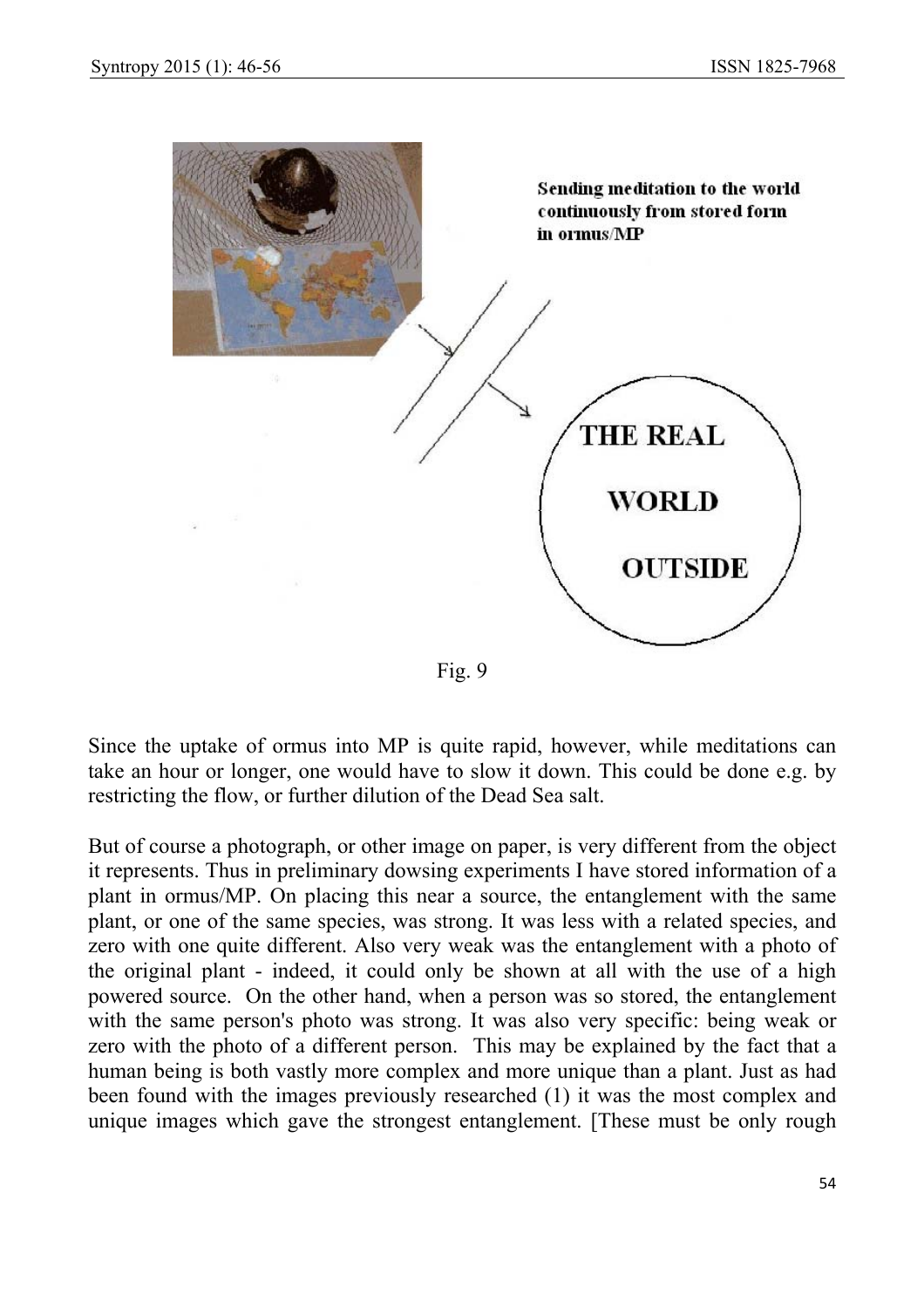estimates, since the accurately quantitative dowsing method used in former publications can no longer be used in this location in UK. See Appendix 2].

The important feature of the ormus/MP method is that it might enable the meditation to be effectively "stored" so that subsequently it can be sent out continuously, long after the meditators have had to get on with their lives.

I propose to send the above suggestions to each of the several global meditation initiatives which have been organised over the internet. In a previous publication (5) I have laid out some reasons to believe that these may indeed have a beneficial effect. - even perhaps leading to the "omega point" envisaged so long ago by Theilhard de Chardin, at which the human race becomes effectively a single organism, united by an overall wave function.

## *References*

Articles in http://www.lifeenergyscience.it/journal.htm :

Taylor, R. Syntropy 2014 (1): 120-127 Taylor, R. Syntropy 2012 (2): 17-32 Taylor, R. Syntropy 2013 (1): 60-68 Taylor, R. Syntropy 2014 (1): 128-133 Taylor, R. Syntropy 2013(3): 204-210

## Book:

Tiller, W.A., Dibble, W.E. And Kohane, M.J. *Conscious Acts of Creation: the Emergence of a New Physics*. Quality Books, Inc. 2001.